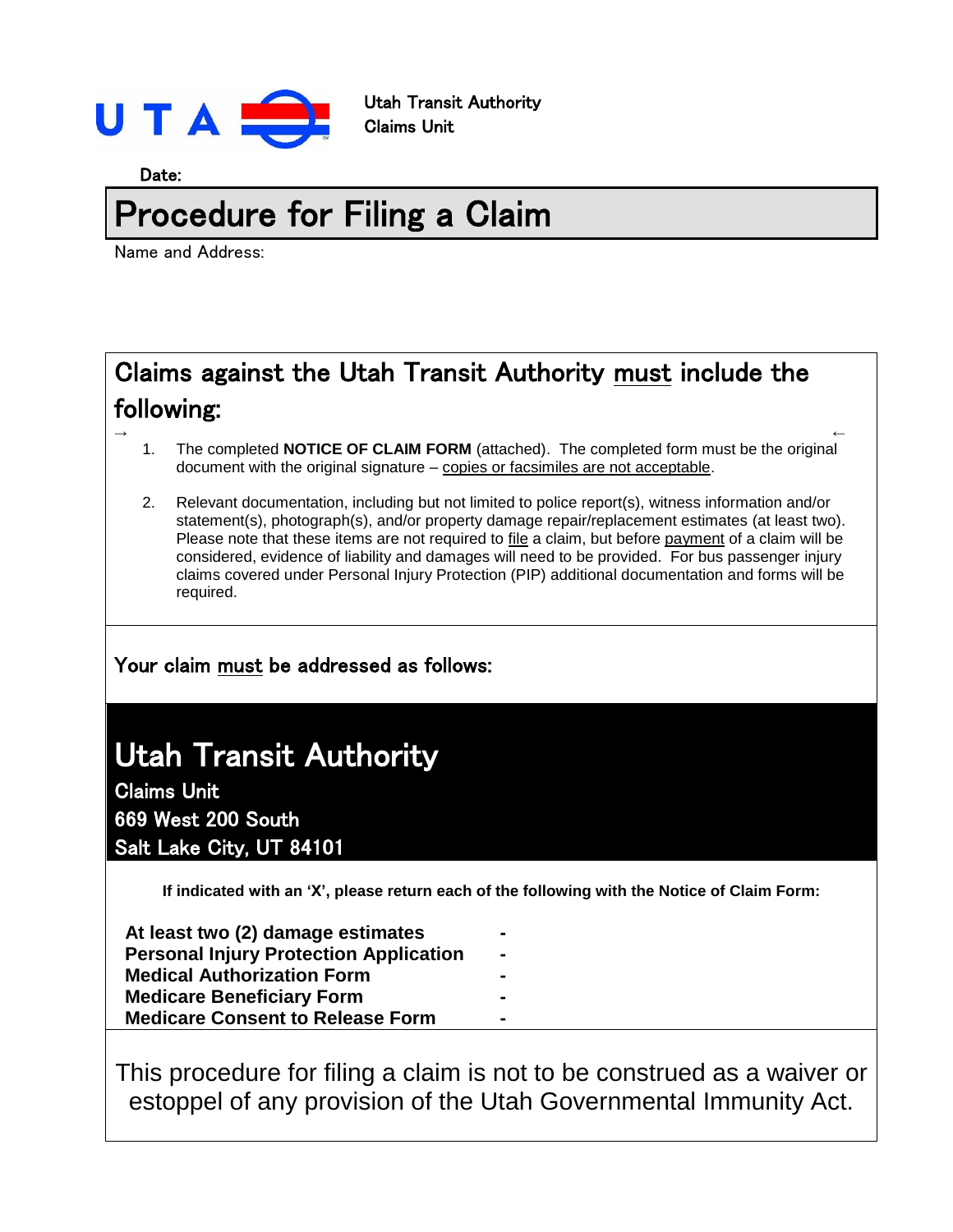

Date:

# Procedure for Filing a Claim

Name and Address:

## Claims against the Utah Transit Authority must include the following:

- $\leftrightarrow$ 3. The completed **NOTICE OF CLAIM FORM** (attached). The completed form must be the original document with the original signature – copies or facsimiles are not acceptable.
	- 4. Relevant documentation, including but not limited to police report(s), witness information and/or statement(s), photograph(s), and/or property damage repair/replacement estimates (at least two). Please note that these items are not required to file a claim, but before payment of a claim will be considered, evidence of liability and damages will need to be provided. For bus passenger injury claims covered under Personal Injury Protection (PIP) additional documentation and forms will be required.

### Your claim must be addressed as follows:

### Utah Transit Authority

Claims Unit 669 West 200 South Salt Lake City, UT 84101

**If indicated with an 'X', please return each of the following with the Notice of Claim Form:**

**- - - - -**

| At least two (2) damage estimates             |
|-----------------------------------------------|
| <b>Personal Injury Protection Application</b> |
| <b>Medical Authorization Form</b>             |
| <b>Medicare Beneficiary Form</b>              |
| <b>Medicare Consent to Release Form</b>       |

This procedure for filing a claim is not to be construed as a waiver or estoppel of any provision of the Utah Governmental Immunity Act.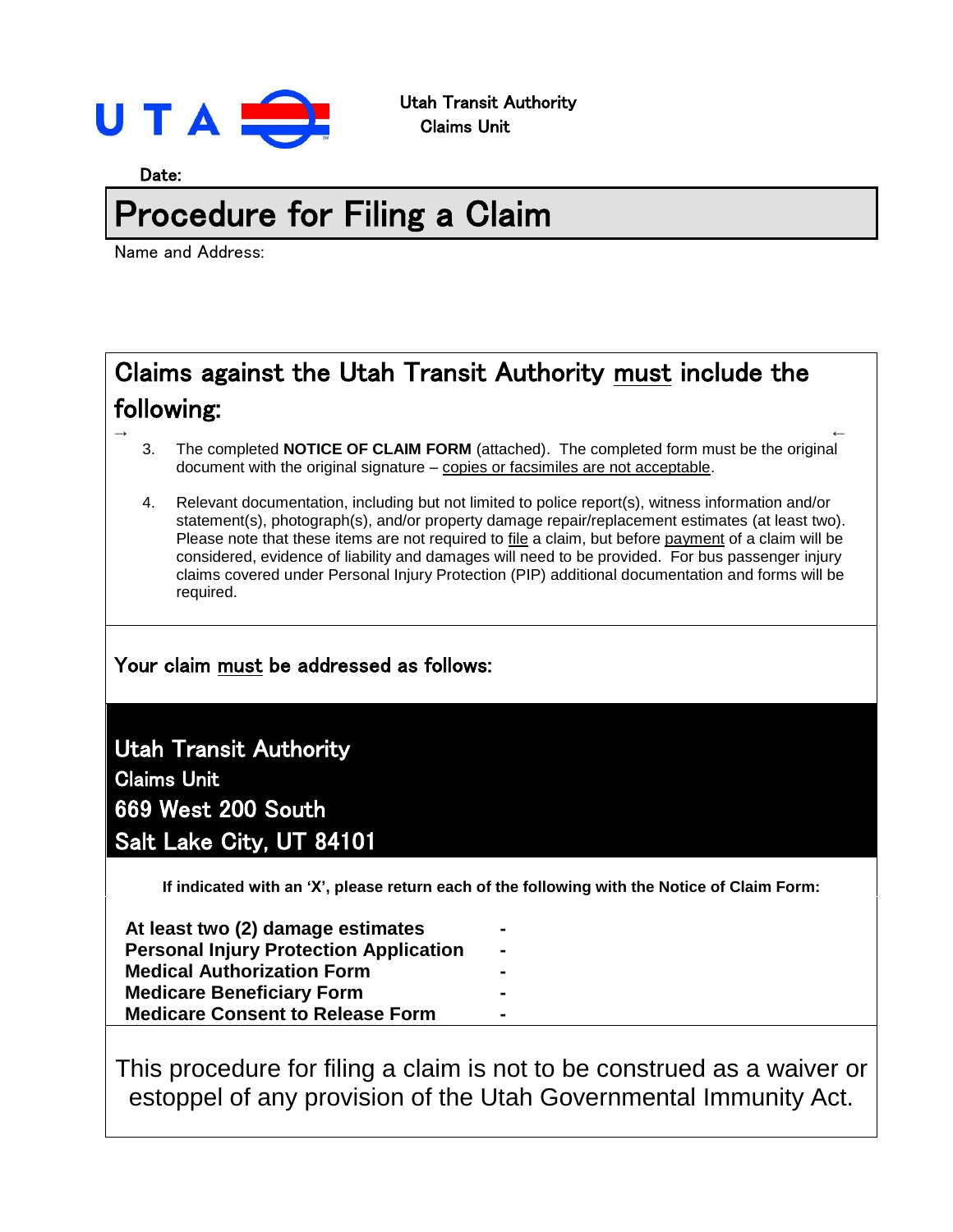

### Utah Transit Authority Claims Unit 669 West 200 South Salt Lake City, UT 84101

|                                                                                                     |                |               | <b>Notice of Claim Form</b><br>See Utah Code Annotated § 63-30d-401 |           |                              |                |             |                              |                           |                                |  |  |  |  |  |
|-----------------------------------------------------------------------------------------------------|----------------|---------------|---------------------------------------------------------------------|-----------|------------------------------|----------------|-------------|------------------------------|---------------------------|--------------------------------|--|--|--|--|--|
|                                                                                                     |                |               | <b>Personal Information</b>                                         |           |                              |                |             |                              |                           |                                |  |  |  |  |  |
| Last Name:                                                                                          |                |               |                                                                     |           |                              | First Name:    |             |                              |                           |                                |  |  |  |  |  |
|                                                                                                     |                |               |                                                                     |           |                              |                |             |                              |                           |                                |  |  |  |  |  |
| Address:                                                                                            |                |               |                                                                     |           |                              |                |             |                              |                           | State and Zip Code:            |  |  |  |  |  |
| Work Phone:                                                                                         |                | Home Phone:   |                                                                     |           |                              |                | Cell Phone: |                              |                           | Fax:                           |  |  |  |  |  |
|                                                                                                     |                |               |                                                                     |           |                              |                |             |                              |                           |                                |  |  |  |  |  |
| Social Security Number:                                                                             | Date of Birth: |               |                                                                     | Employer: |                              |                |             |                              |                           |                                |  |  |  |  |  |
|                                                                                                     |                |               |                                                                     |           |                              |                |             |                              |                           |                                |  |  |  |  |  |
| <b>Accident Information</b><br>Date of Loss:<br>Time of Loss:<br>Location of Loss:                  |                |               |                                                                     |           |                              |                |             |                              |                           |                                |  |  |  |  |  |
|                                                                                                     |                |               |                                                                     |           |                              |                |             |                              |                           |                                |  |  |  |  |  |
| Police Department (if applicable):                                                                  |                |               |                                                                     |           |                              |                |             | Police Case Number:          |                           |                                |  |  |  |  |  |
|                                                                                                     |                |               |                                                                     |           |                              |                |             |                              |                           |                                |  |  |  |  |  |
| UTA Vehicle Number:                                                                                 |                | Route Number: | <b>UTA Vehicle Information</b> (if applicable)                      |           |                              | Plate Number:  |             |                              |                           | Direction of Travel:           |  |  |  |  |  |
|                                                                                                     |                |               |                                                                     |           |                              |                |             |                              |                           |                                |  |  |  |  |  |
| UTA Employee's Name:                                                                                |                |               |                                                                     |           |                              |                |             | UTA Employee's Badge Number: | Vehicle was (circle one): |                                |  |  |  |  |  |
|                                                                                                     |                |               |                                                                     |           |                              |                |             |                              | <b>Bus</b>                | Other<br>Train<br><b>Staff</b> |  |  |  |  |  |
|                                                                                                     |                |               | Your Vehicle Information (if applicable)                            |           |                              |                |             |                              |                           |                                |  |  |  |  |  |
| Year:                                                                                               | Make:          |               |                                                                     |           | Model:                       |                |             |                              | Plate Number:             |                                |  |  |  |  |  |
| Owner's Name (if different than above):                                                             |                |               |                                                                     |           |                              | Owner's Phone: |             |                              |                           |                                |  |  |  |  |  |
|                                                                                                     |                |               |                                                                     |           |                              |                |             |                              |                           |                                |  |  |  |  |  |
| Owner's Address:                                                                                    |                |               |                                                                     |           | State and Zip Code:<br>City: |                |             |                              |                           |                                |  |  |  |  |  |
|                                                                                                     |                |               |                                                                     |           |                              |                |             |                              |                           |                                |  |  |  |  |  |
| <b>Insurance Company:</b>                                                                           |                |               |                                                                     |           | Policy Number:               |                |             |                              |                           | Policy Expiration Date:        |  |  |  |  |  |
| <b>Insurance Company Address:</b>                                                                   |                |               |                                                                     |           |                              | Agent's Name:  |             |                              | Agent's Phone:            |                                |  |  |  |  |  |
|                                                                                                     |                |               |                                                                     |           |                              |                |             |                              |                           |                                |  |  |  |  |  |
| (i) A brief statement of facts (please be as detailed as possible; use additional sheets if needed) |                |               |                                                                     |           |                              |                |             |                              |                           |                                |  |  |  |  |  |
|                                                                                                     |                |               |                                                                     |           |                              |                |             |                              |                           |                                |  |  |  |  |  |
|                                                                                                     |                |               |                                                                     |           |                              |                |             |                              |                           |                                |  |  |  |  |  |
|                                                                                                     |                |               |                                                                     |           |                              |                |             |                              |                           |                                |  |  |  |  |  |
|                                                                                                     |                |               |                                                                     |           |                              |                |             |                              |                           |                                |  |  |  |  |  |
|                                                                                                     |                |               |                                                                     |           |                              |                |             |                              |                           |                                |  |  |  |  |  |
|                                                                                                     |                |               |                                                                     |           |                              |                |             |                              |                           |                                |  |  |  |  |  |
|                                                                                                     |                |               |                                                                     |           |                              |                |             |                              |                           |                                |  |  |  |  |  |
|                                                                                                     |                |               |                                                                     |           |                              |                |             |                              |                           |                                |  |  |  |  |  |
|                                                                                                     |                |               |                                                                     |           |                              |                |             |                              |                           |                                |  |  |  |  |  |
|                                                                                                     |                |               |                                                                     |           |                              |                |             |                              |                           |                                |  |  |  |  |  |
|                                                                                                     |                |               |                                                                     |           |                              |                |             |                              |                           |                                |  |  |  |  |  |
| This information is not to be construed as a waiver of any provision of the Governmental            |                |               |                                                                     |           |                              |                |             |                              |                           |                                |  |  |  |  |  |
| Immunity Act of Utah §63-30D-401. This information is provided to you as a service by the Utah      |                |               |                                                                     |           |                              |                |             |                              |                           |                                |  |  |  |  |  |
| Transit Authority and is not intended as a substitute for legal advice. Utah Transit Authority      |                |               |                                                                     |           |                              |                |             |                              |                           |                                |  |  |  |  |  |
| makes no warranty as to the accuracy or completeness of this information.                           |                |               |                                                                     |           |                              |                |             |                              |                           |                                |  |  |  |  |  |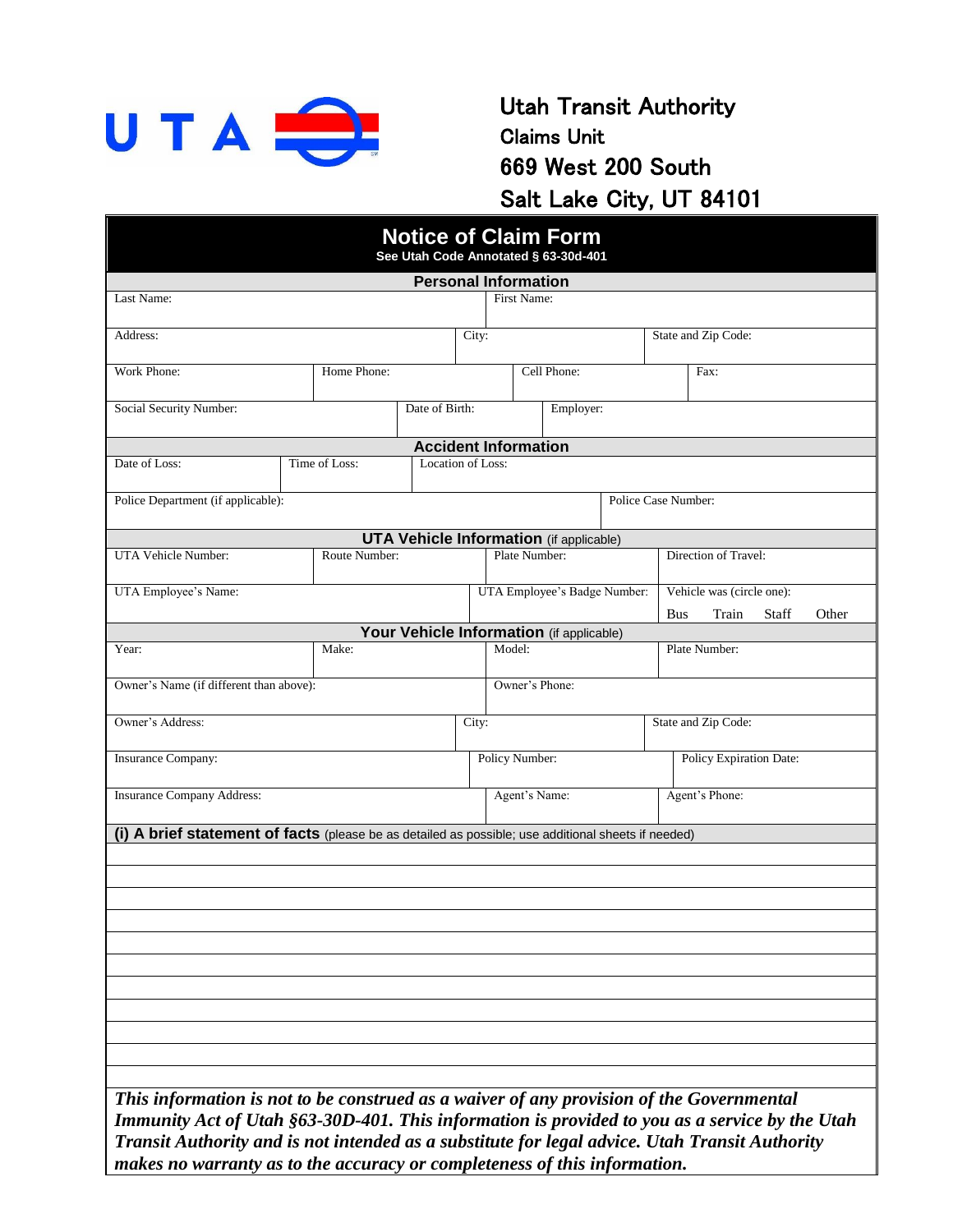| (ii) The nature of the claim asserted: (please be as detailed as possible; use additional sheets if needed)                                                                                                                                                                                                                                                                                  |
|----------------------------------------------------------------------------------------------------------------------------------------------------------------------------------------------------------------------------------------------------------------------------------------------------------------------------------------------------------------------------------------------|
|                                                                                                                                                                                                                                                                                                                                                                                              |
|                                                                                                                                                                                                                                                                                                                                                                                              |
|                                                                                                                                                                                                                                                                                                                                                                                              |
|                                                                                                                                                                                                                                                                                                                                                                                              |
|                                                                                                                                                                                                                                                                                                                                                                                              |
|                                                                                                                                                                                                                                                                                                                                                                                              |
|                                                                                                                                                                                                                                                                                                                                                                                              |
|                                                                                                                                                                                                                                                                                                                                                                                              |
| (iii) The damages incurred by the claimant so far as they are known: (please be as detailed as possible)                                                                                                                                                                                                                                                                                     |
|                                                                                                                                                                                                                                                                                                                                                                                              |
|                                                                                                                                                                                                                                                                                                                                                                                              |
|                                                                                                                                                                                                                                                                                                                                                                                              |
|                                                                                                                                                                                                                                                                                                                                                                                              |
|                                                                                                                                                                                                                                                                                                                                                                                              |
|                                                                                                                                                                                                                                                                                                                                                                                              |
|                                                                                                                                                                                                                                                                                                                                                                                              |
|                                                                                                                                                                                                                                                                                                                                                                                              |
|                                                                                                                                                                                                                                                                                                                                                                                              |
|                                                                                                                                                                                                                                                                                                                                                                                              |
|                                                                                                                                                                                                                                                                                                                                                                                              |
| Injuries Incurred: (please be as detailed as possible; use additional sheets if needed)                                                                                                                                                                                                                                                                                                      |
|                                                                                                                                                                                                                                                                                                                                                                                              |
|                                                                                                                                                                                                                                                                                                                                                                                              |
|                                                                                                                                                                                                                                                                                                                                                                                              |
|                                                                                                                                                                                                                                                                                                                                                                                              |
|                                                                                                                                                                                                                                                                                                                                                                                              |
|                                                                                                                                                                                                                                                                                                                                                                                              |
|                                                                                                                                                                                                                                                                                                                                                                                              |
|                                                                                                                                                                                                                                                                                                                                                                                              |
|                                                                                                                                                                                                                                                                                                                                                                                              |
|                                                                                                                                                                                                                                                                                                                                                                                              |
|                                                                                                                                                                                                                                                                                                                                                                                              |
|                                                                                                                                                                                                                                                                                                                                                                                              |
|                                                                                                                                                                                                                                                                                                                                                                                              |
|                                                                                                                                                                                                                                                                                                                                                                                              |
|                                                                                                                                                                                                                                                                                                                                                                                              |
|                                                                                                                                                                                                                                                                                                                                                                                              |
|                                                                                                                                                                                                                                                                                                                                                                                              |
|                                                                                                                                                                                                                                                                                                                                                                                              |
| X                                                                                                                                                                                                                                                                                                                                                                                            |
| Claimant's Signature<br>Date Signed                                                                                                                                                                                                                                                                                                                                                          |
| This form must be signed by the person making the claim or that person's agent, attorney, parent, or legal guardian.<br><b>IMPORTANT!!!</b> Unsigned Notice of Claim Forms will be returned unprocessed.                                                                                                                                                                                     |
| This information is not to be construed as a waiver of any provision of the Governmental<br>Immunity Act of Utah §63-30D-401. This information is provided to you as a service by the Utah<br>Transit Authority and is not intended as a substitute for legal advice. Utah Transit Authority<br>makes no warranty as to the accuracy or completeness of this information.<br>Revised 7/12/13 |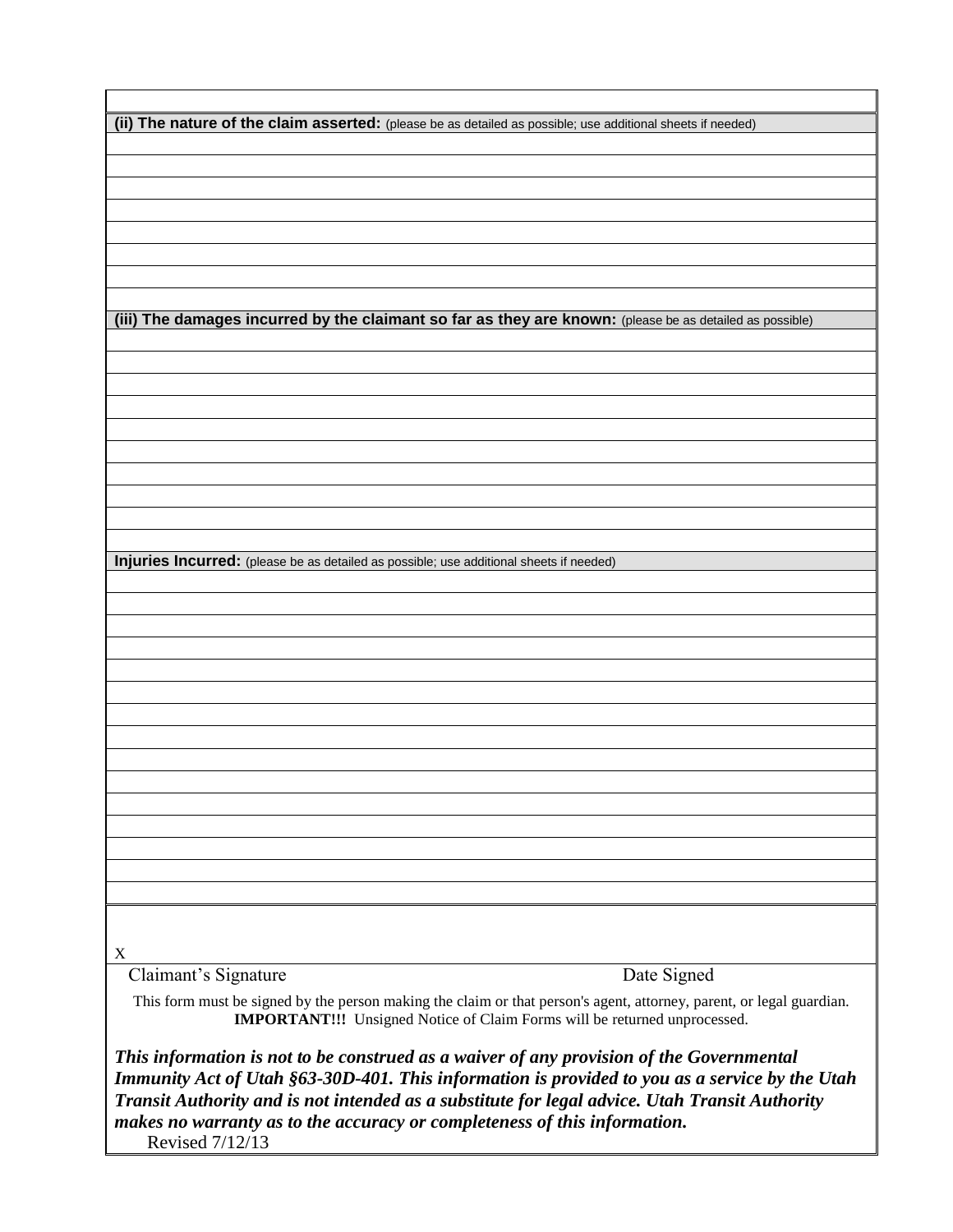The Centers for Medicare & Medicaid Services (CMS) is the federal agency that oversees the Medicare program. Many Medicare beneficiaries have other insurance in addition to their Medicare benefits. Sometimes, Medicare is supposed to pay after the other insurance. However, if certain other insurance delays payment, Medicare may make a "conditional payment" so as not to inconvenience the beneficiary, and recover after the other insurance pays.

Section 111 of the Medicare, Medicaid and SCHIP Extension Act of 2007 (MMSEA), a new federal law that became effective January 1, 2009, requires that liability insurers (including self-insurers), no-fault insurers, and workers' compensation plans report specific information about Medicare beneficiaries who have other insurance coverage. This reporting is to assist CMS and other insurance plans to properly coordinate payment of benefits among plans so that your claims are paid promptly and correctly.

We are asking you to the answer the questions below so that we may comply with this law.

**Please review this picture of the Medicare card to determine if you have, or have ever had, a similar Medicare card.**



#### Section I

| Are you presently, or have you ever been, enrolled in Medicare Part A or Part B?                    |                                |  |  |  |  |  |  |  |  |  | $\Box$ Yes |               |  | $\square$ No |             |  |  |
|-----------------------------------------------------------------------------------------------------|--------------------------------|--|--|--|--|--|--|--|--|--|------------|---------------|--|--------------|-------------|--|--|
| If yes, please complete the following. If no, proceed to Section II.                                |                                |  |  |  |  |  |  |  |  |  |            |               |  |              |             |  |  |
| Full Name: (Please print the name exactly as it appears on your SSN or Medicare card if available.) |                                |  |  |  |  |  |  |  |  |  |            |               |  |              |             |  |  |
|                                                                                                     |                                |  |  |  |  |  |  |  |  |  |            |               |  |              |             |  |  |
| <b>Medicare Claim Number:</b>                                                                       | Date of Birth<br>(Mo/Dav/Year) |  |  |  |  |  |  |  |  |  |            |               |  |              |             |  |  |
| <b>Social Security Number:</b><br>(If Medicare Claim Number is Unavailable)                         |                                |  |  |  |  |  |  |  |  |  | <b>Sex</b> | $\Box$ Female |  |              | $\Box$ Male |  |  |

#### **Section II**

I understand that the information requested is to assist the requesting insurance arrangement to accurately coordinate benefits with Medicare and to meet its mandatory reporting obligations under Medicare law.

**Claimant Name (Please Print)** 

**Claim Number** 

Name of Person Completing This Form If Claimant is Unable (Please Print)

**Signature of Person Completing This Form** 

**Date** 

If you have completed Sections I and II above, stop here. If you are refusing to provide the information requested in Sections I and II, proceed to Section III.